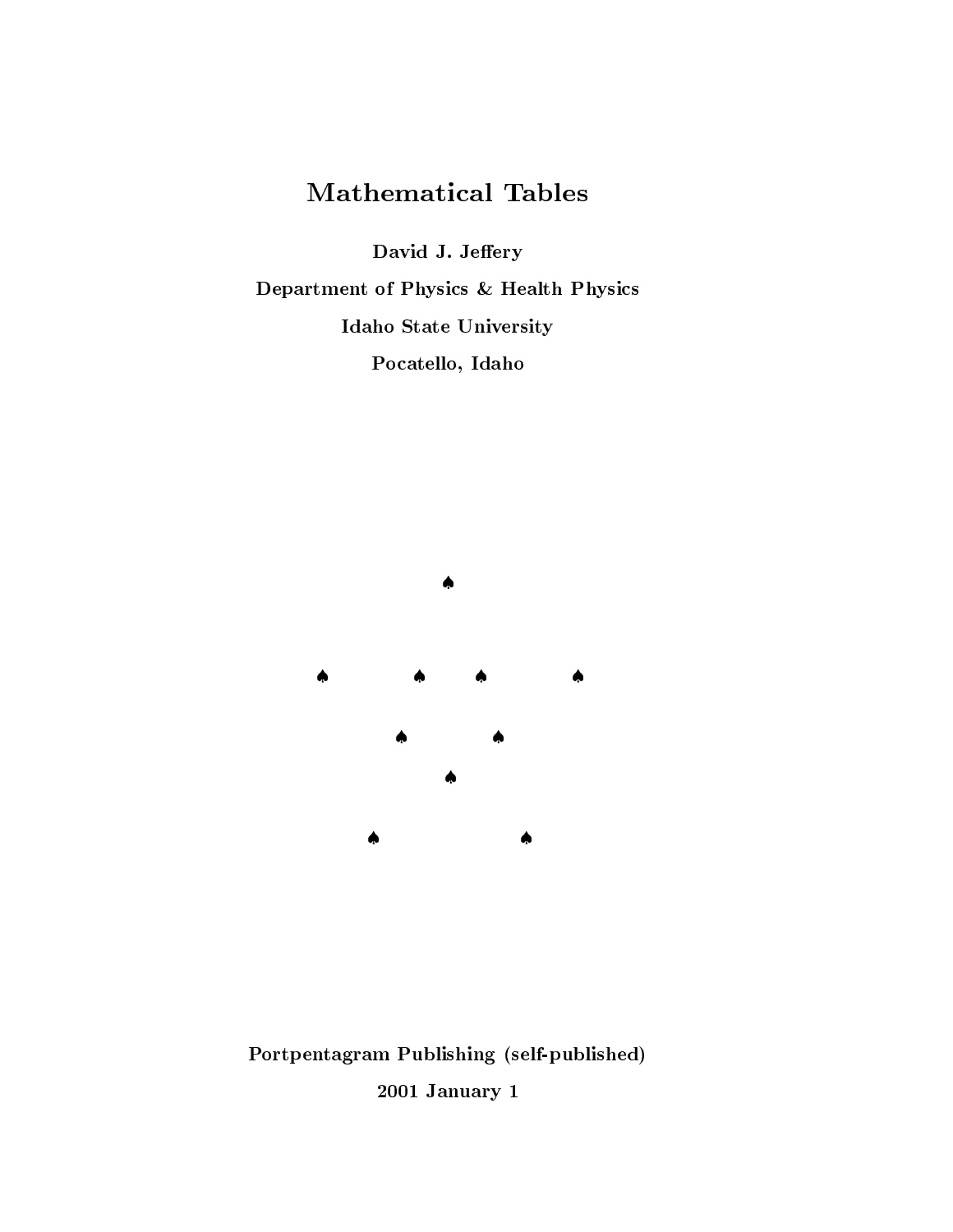#### -

Mathematical Tables (MAT) is a small source book of mathematical tables of trigonometric formulae, derivatives, integrals, special functions, series expansions, special formulae, and whatever else turns out to be useful. The idea is not to compete with any of the great source books, but to KD5S>A25ZdE=3@MFe?8A!H-A(?8ABP@(A]J8KD5;J34=4NA!H-=:&J8<]7aE4NAB:fHg5#PR4NJ8=RLABPEJ845#PRYK<>48AV@B<TEaE?83OKEJ-C&AB:<PO>4J8<]7\_A[h/KA entries have been drawn from many sources, but have all been written by me. There is no guarantee of accuracy.

The book is available in electronic form to instructors by request to the author. It is free courseware and can be freely used and distributed, but not used for commercial purposes. MAT is 48JN3:):s5;J25]S>AB?8a\_A5#?N:a 48J!5#O>AQC=LJ3)JY3::&O?8<#Y][-tV48AB?V3P48JN?8=@BJN<?N42@5;PsQ<;Hu@B<>=?84NAQU5#RR
5#PR
7 <ER3fH-a5#4J8KLABa  $\mathrm{list.}$ 

comment statements by the reference I used for them when there is one. This allows me to check the entry and also do searches for it. The references are abbreviated: Hu-3:1 stands for Hudson, ;bLQTs[&QEABdE=D5;J83<P[-/KAe@B<ERAB4H<??8A!H-A(?8ABP@(AB4%5#?NAZO3SABP
3P JNKA]A!HAB?8ABPL@BAB4!=4NJ2C&AB:<#Y][

t 1114, JPD 12 Rooms And 1 Africa Africa Africa and the Second for its support for this work. Thanks also to the students who helped flight-test the entries.

#### **Contents**

- `/-?83O><P<>7 ABJN?83@2<>?87=: 5;A
- 2 Series
- 3 Vector Identities
- 4 Derivatives
- 5 Integrals

#### References

Hodgman, C. D. 1959. *CRC Standard Mathematical Tables* (Cleveland, Ohio: Chemical Rubber -=CL:)34NK3PO¢<>7 TD5;PEa1£+ }2<E1

Hudson, R. G., & Lipka, J. 1946. *A Table of Integrals* (New York: John Wiley & Sons. Inc)  $(Hu)$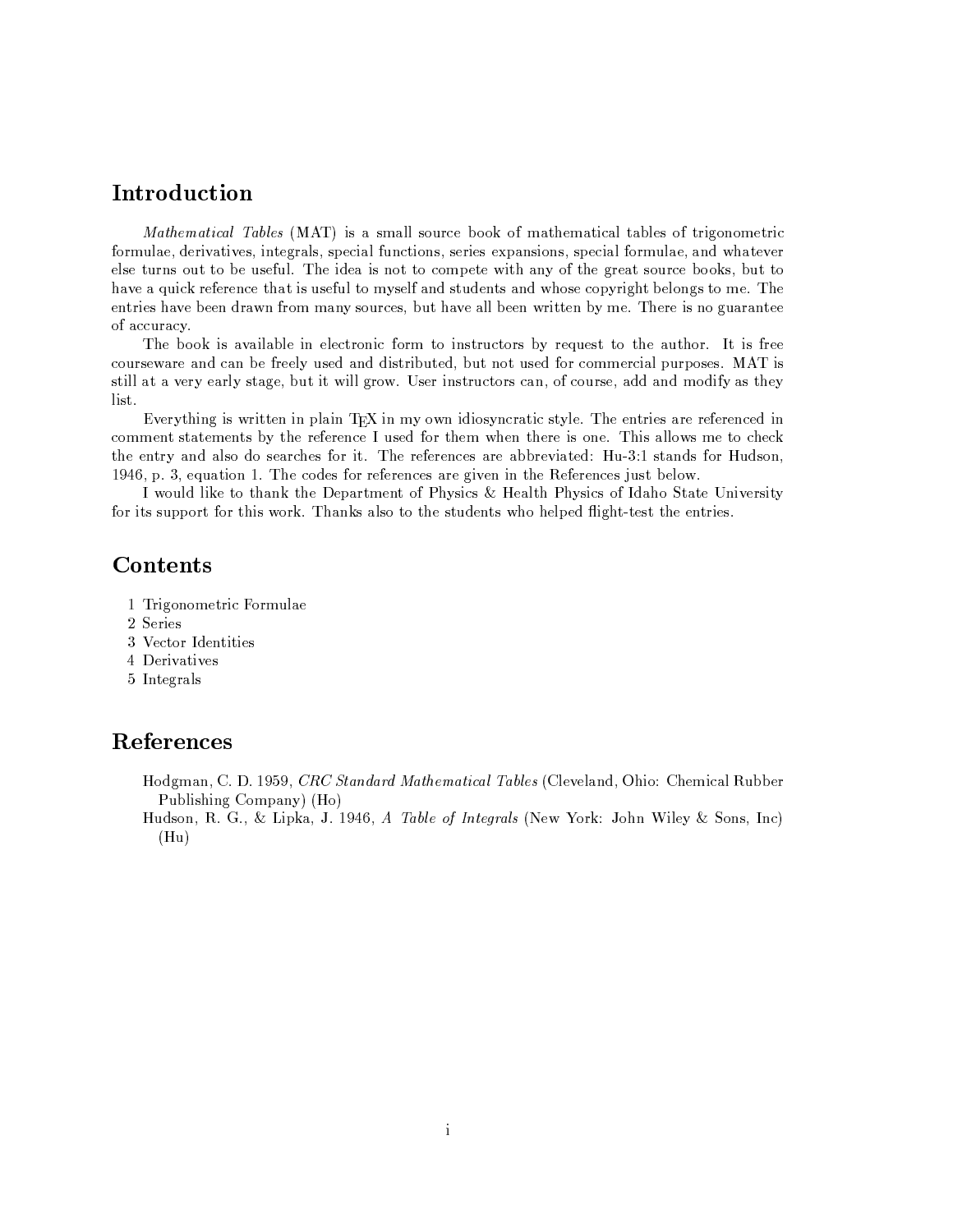### Chapter 1 Trigonometric Formulae

Note: The general variable is usually  $\theta$ , but others such as a and b occur too.

(1) 
$$
\sin A \sin B = \frac{1}{2} [\cos(A - B) - \cos(A + B)]
$$

$$
\sin^2 \theta = \frac{1}{2} \left[ 1 - \cos(2\theta) \right]
$$

(3) 
$$
\cos A \cos B = \frac{1}{2} [\cos(A - B) + \cos(A + B)]
$$

(4) 
$$
\cos^2 \theta = \frac{1}{2} \left[ 1 + \cos(2\theta) \right]
$$

(5) 
$$
\sin A \cos B = \frac{1}{2} [\sin(A - B) + \sin(A + B)]
$$

(6) 
$$
\sin(\theta)\cos(\theta) = \frac{1}{2}\sin(2\theta)
$$

(7) 
$$
\sin(2\theta) = 2\sin(\theta)\cos(\theta)
$$

(8) 
$$
e^{i\theta} = \cos(\theta) + i\sin(\theta)
$$

$$
z \sin(\theta) \cos(\theta)
$$
  
\n
$$
\cos(\theta) + i \sin(\theta)
$$
 Euler's formula  
\n
$$
e^{i\theta} - e^{-i\theta}
$$

(9) 
$$
\sin(\theta) = \frac{e^{i\theta} - e^{-i\theta}}{2i}
$$

(10) 
$$
\cos(\theta) = \frac{e^{i\theta} + e^{-i\theta}}{2}
$$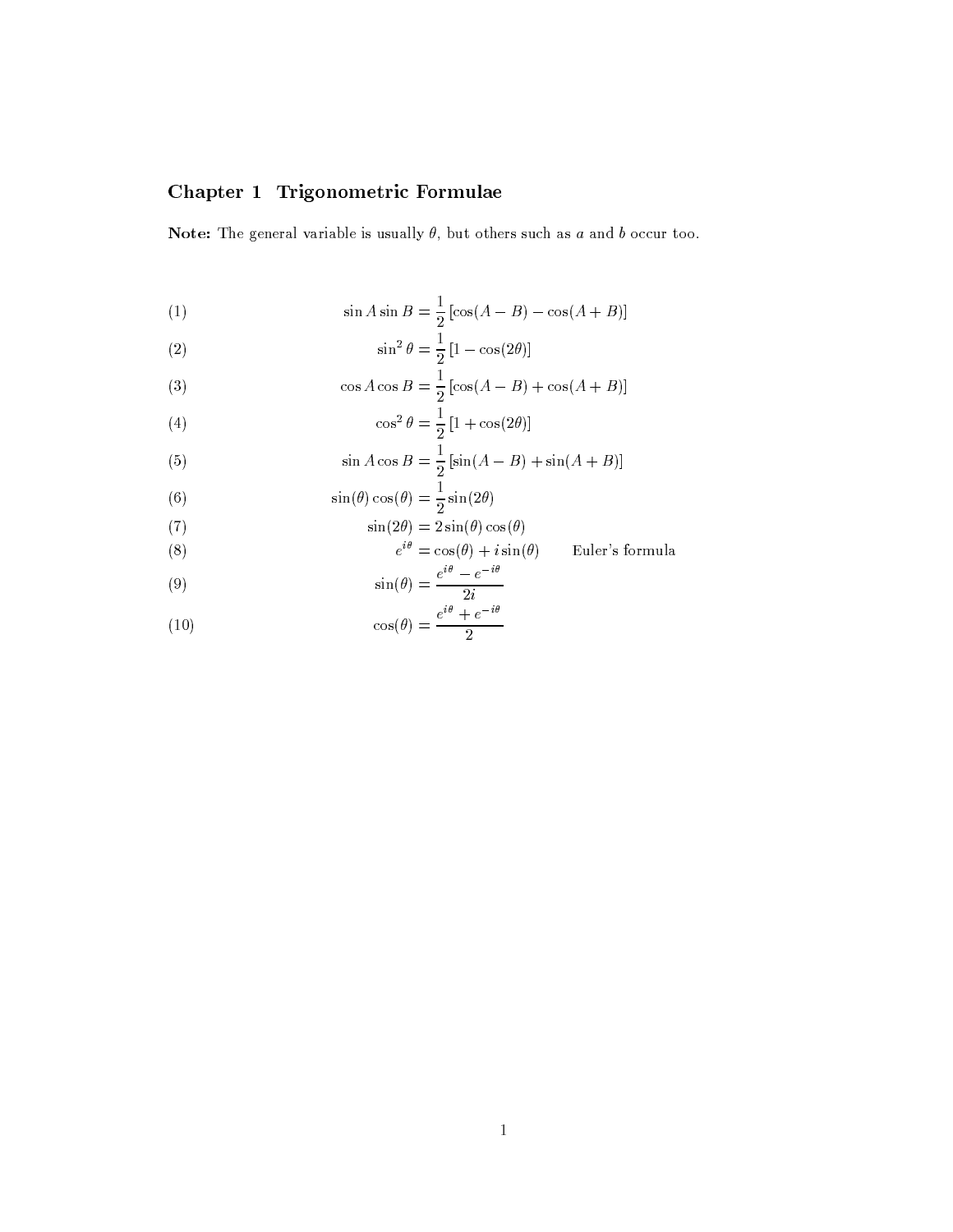# Chapter 2 Series

#### 1. Simple Series

(1) 
$$
(a+b)^n = \sum_{k=0}^n \binom{n}{k} a^{n-k} b^k \quad \text{binomial theorem}
$$

(2) 
$$
S_n = \frac{1 - x^{n+1}}{1 - x} = \sum_{\ell=0} x^{\ell} \quad \text{finite power series}
$$

(3) 
$$
S = \frac{1}{1-x} = \sum_{\ell=0}^{\infty} x^{\ell} \quad \text{power series } |x| < 1
$$

(4) 
$$
S_0(n) = \sum_{\ell=1}^n 1 = n
$$

(5) 
$$
S_1(n) = \sum_{\ell=1}^n \ell = \frac{n(n+1)}{2}
$$

(6) 
$$
S_2(n) = \sum_{\ell=1}^n \ell^2 = \frac{n(n+1)(2n+1)}{6}
$$

(7) 
$$
S_3(n) = \sum_{\ell=1}^n \ell^3 = \frac{n^2(n+1)^2}{4}
$$

(8) 
$$
e^x = \sum_{n=0}^{\infty} \frac{x^n}{n!} = 1 + x + \frac{x^2}{2} + \frac{x^3}{6} + \frac{x^4}{24} + \frac{x^5}{120} + \frac{x^6}{720}
$$

#### 2. Trigonometric Series

(1) 
$$
\sin(x) = \sum_{k=0}^{\infty} (-1)^k \frac{x^{2k+1}}{(2k+1)!} = x - \frac{1}{6}x^3 + \frac{1}{120}x^5 - 5040x^7 + \dots
$$

(2) 
$$
\cos(x) = \sum_{k=0}^{\infty} (-1)^k \frac{x^{2k}}{(2k)!} = 1 - \frac{1}{2}x^2 + \frac{1}{24}x^4 - \frac{1}{720}^6 + \dots
$$

#### 3. Riemann Zeta Function

(1) 
$$
\zeta(s) = \sum_{\ell=1}^{\infty} \frac{1}{\ell^s}
$$

$$
\zeta(2) = \frac{\pi}{6}
$$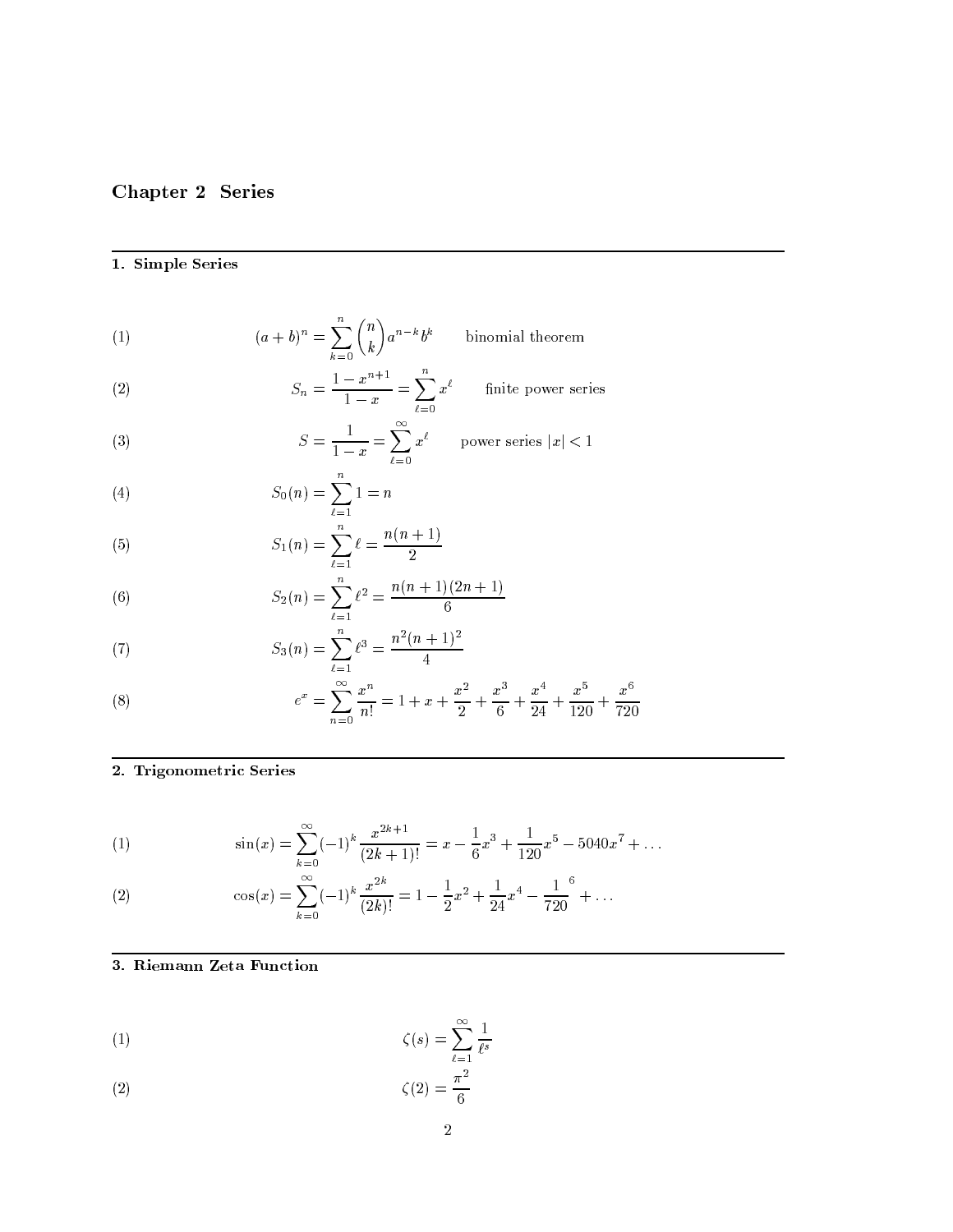$$
\zeta(4) = \frac{\pi^4}{90}
$$

$$
\zeta(6) = \frac{\pi^6}{945}
$$

$$
\zeta(5) \qquad \zeta(8) = \frac{\pi^8}{9450}
$$

(6) 
$$
\zeta(0) = \frac{\pi^{10}}{9450}
$$

$$
\zeta(10) = \frac{\pi^{10}}{93,555}
$$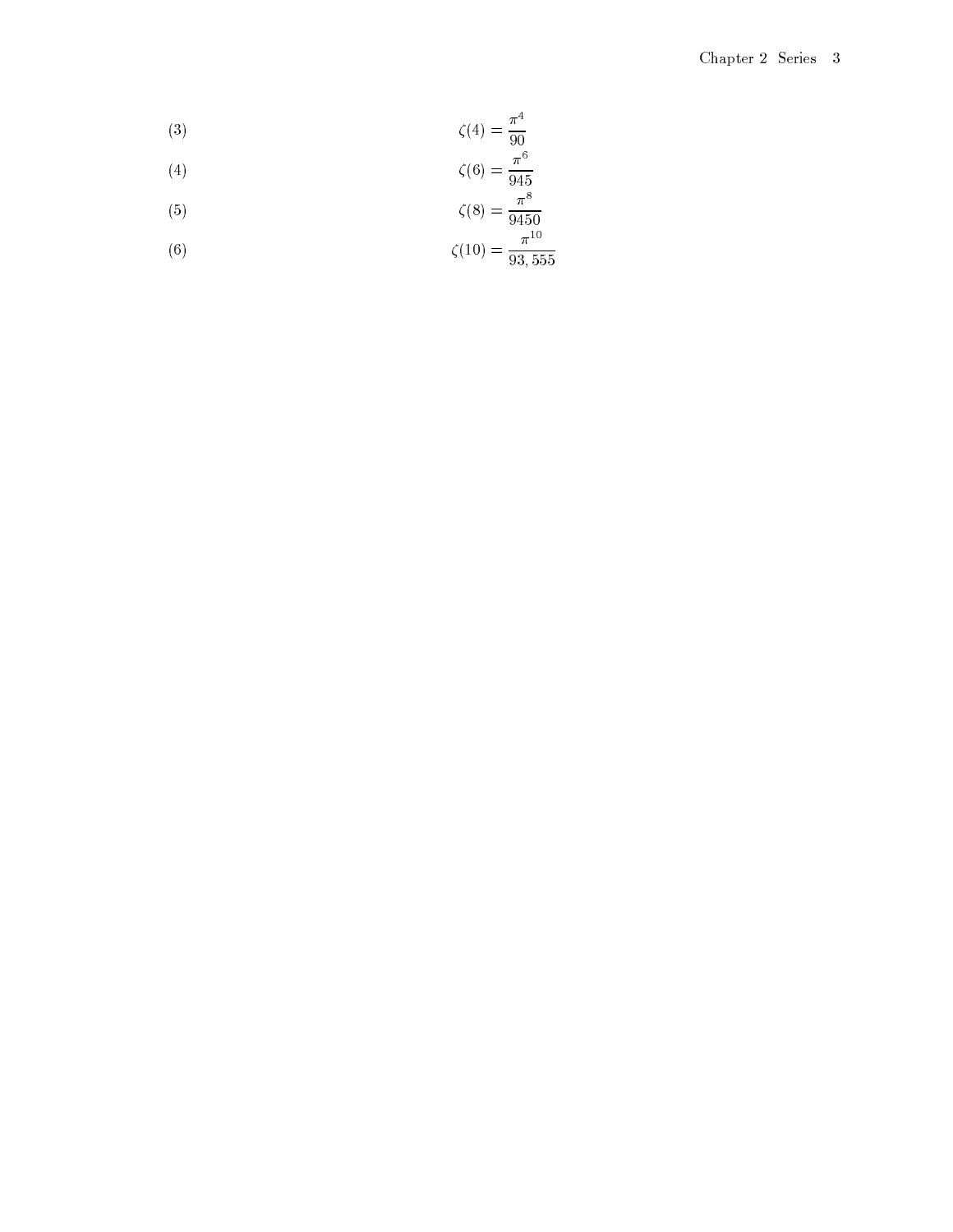# Chapter 3 Vector Identities

**Note:** The general vectors are usually  $\vec{A}$  and  $\vec{B}$ .

$$
\nabla \cdot (\vec{A} \times \vec{B}) = \vec{B} \cdot (\nabla \times \vec{A}) - \vec{A} \cdot (\nabla \times \vec{B})
$$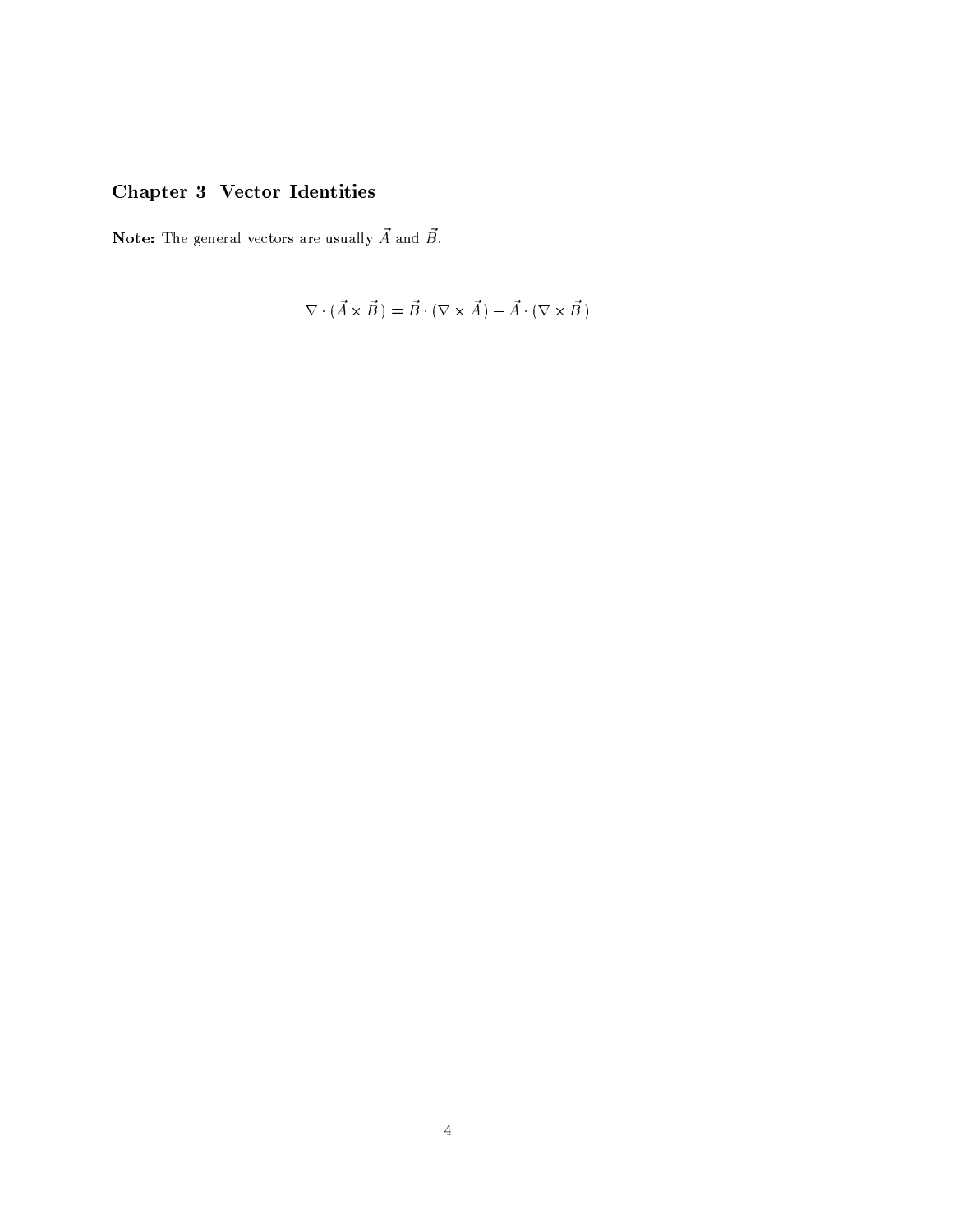### **Chapter 4 Derivatives**

**Note:** The general variable is x and general functions of x are u and v. The symbol "log" is used for base 10 logarithm and "ln" for natural logarithm. The natural logarithm base is e of course. All other symbols are con

$$
\frac{d(a)}{dx} = 0 \qquad \frac{d(x)}{dx} = 1
$$

(2) 
$$
\frac{d^n(fg)}{dx^n} = \sum_{k=0}^n \binom{n}{k} \frac{d^k f}{dx^k} \frac{d^{n-k} g}{dx^{n-k}} \quad \text{b}
$$

biderivative formula

(3) 
$$
\frac{d}{dx}\sin^{-1}u = \frac{1}{\sqrt{1-u^2}}\frac{du}{dx} \quad \text{for} \quad \sin^{-1} \in \left[-\frac{\pi}{2}, \frac{\pi}{2}\right]
$$

(4) 
$$
\frac{d}{dx}\cos^{-1}u = \frac{-1}{\sqrt{1-u^2}}\frac{du}{dx} \quad \text{for} \quad \cos^{-1} \in [0, \pi]
$$

(5) 
$$
\frac{d}{dx} \tan^{-1} u = \frac{1}{1+u^2} \frac{du}{dx}
$$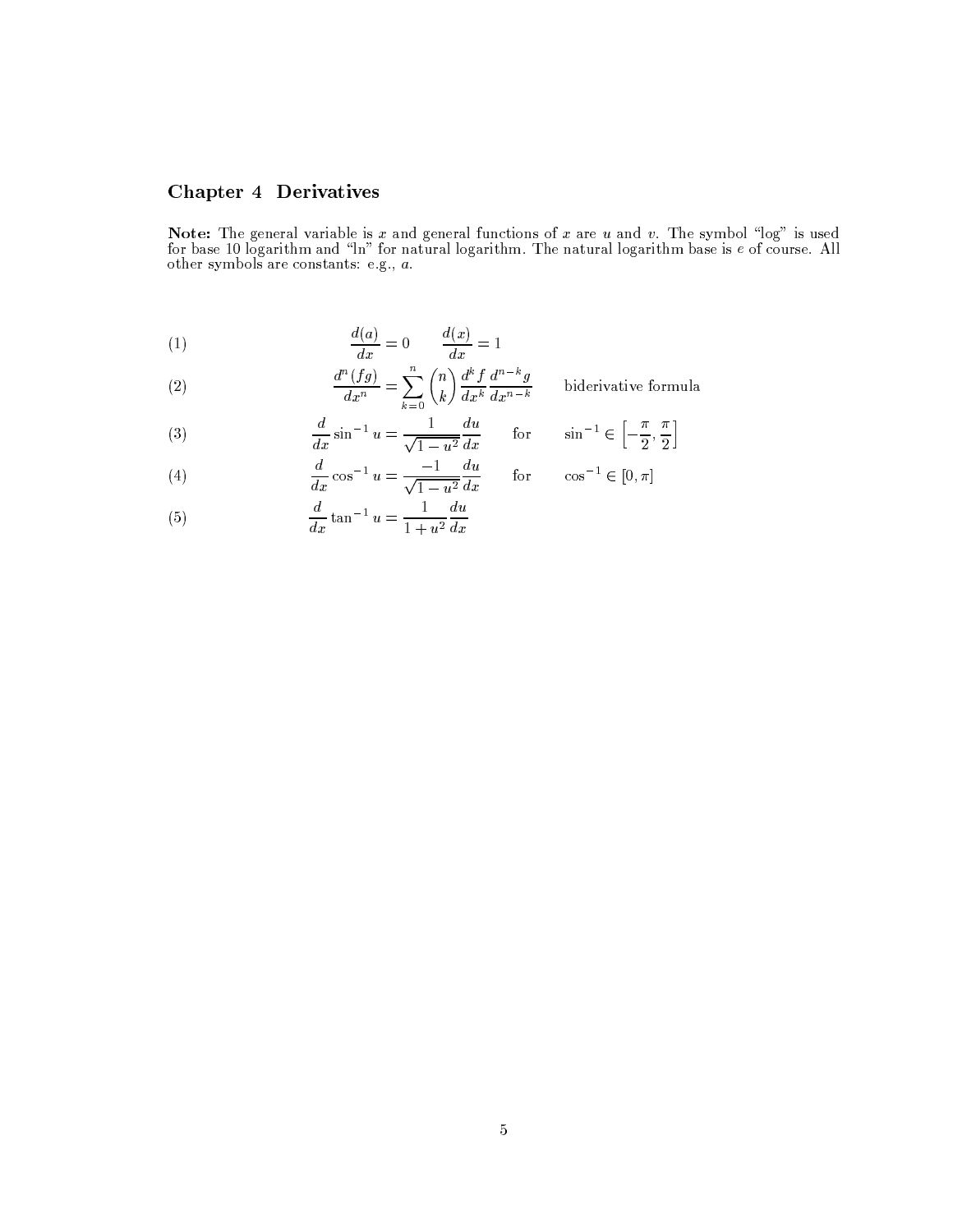#### Chapter 5 Integrals

**Note:** The general variable is x and general functions of x are u, v, f, and g. The symbol "log" is used for base 10 logarithm and "ln" for natural logarithm. The natural logarithm base is  $e$  of course. All other symbol

#### 1. Fundamental Forms

(1) 
$$
\int f(x) dx = \int df = f(x) + C
$$

$$
(2) \t\t d \int f(x) dx = f(x) dx
$$

(3) 
$$
\int \left[\sum_i a_i f_i\right] dx = \sum_i a_i \int f_i dx
$$

(4) 
$$
\int_{C} x^a dx = \frac{x^{a+1}}{a+1} + C \quad \text{for } a \neq 1
$$

$$
(5) \qquad \qquad \int x^{-1} \, dx = \ln(x) + C
$$

(6) 
$$
\int [f(x)g(x)]' dx = \int f'(x)g(x) dx + \int f(x)g'(x) dx + C
$$

(7) 
$$
\int f'(x)g(x) dx = \int [f(x)g(x)]' dx - \int f(x)g'(x) dx + C
$$
 integration by parts

(8) 
$$
\int u \, dv = uv - \int v \, du + C \quad \text{integration by parts}
$$

#### 2. Functions containing  $ax^2 + b$

$$
\int \frac{dx}{ax^2 + b} = \begin{cases} \frac{1}{\sqrt{ab}} \tan^{-1} \left( x \sqrt{\frac{a}{b}} \right) & a > 0 \text{ and } b > 0; \\ \frac{1}{2\sqrt{-ab}} \ln \left( \frac{x\sqrt{a} - \sqrt{-b}}{x\sqrt{a} + \sqrt{-b}} \right) & a > 0 \text{ and } b < 0; \\ \frac{1}{2\sqrt{-ab}} \ln \left( \frac{\sqrt{b} + x\sqrt{-a}}{\sqrt{b} - x\sqrt{-a}} \right) & a < 0 \text{ and } b > 0; \\ \frac{1}{\sqrt{a}} & b = 0; \\ \frac{x}{b} & a = 0 \end{cases}
$$
\n
$$
(2) \quad \int \frac{dx}{\sqrt{a^2 + b^2}} = \frac{1}{\sqrt{a^2 + b^2}} \frac{x}{\sqrt{a^2 + b^2}} + \frac{1}{\sqrt{a^2 + b^2}} \tan^{-1} \left( x \sqrt{\frac{a}{b}} \right) \qquad a > 0 \text{ and } b > 0
$$

$$
(2) \qquad \int \frac{dx}{(ax^2 + b)^2} = \frac{1}{2b} \frac{1}{(ax^2 + b)} + \frac{1}{2b} \frac{1}{\sqrt{ab}} \tan \left(\frac{x}{b}\right) \qquad a > 0 \text{ and } b > 0
$$
\n
$$
(3) \qquad \int \frac{dx}{(ax^2 + b)^n} = \frac{1}{2(n-1)b} \frac{x}{(ax^2 + b)^{n-1}} + \frac{2n-3}{2(n-1)b} \int \frac{dx}{(ax^2 + b)^{n-1}} \qquad n \text{ integer} > 1
$$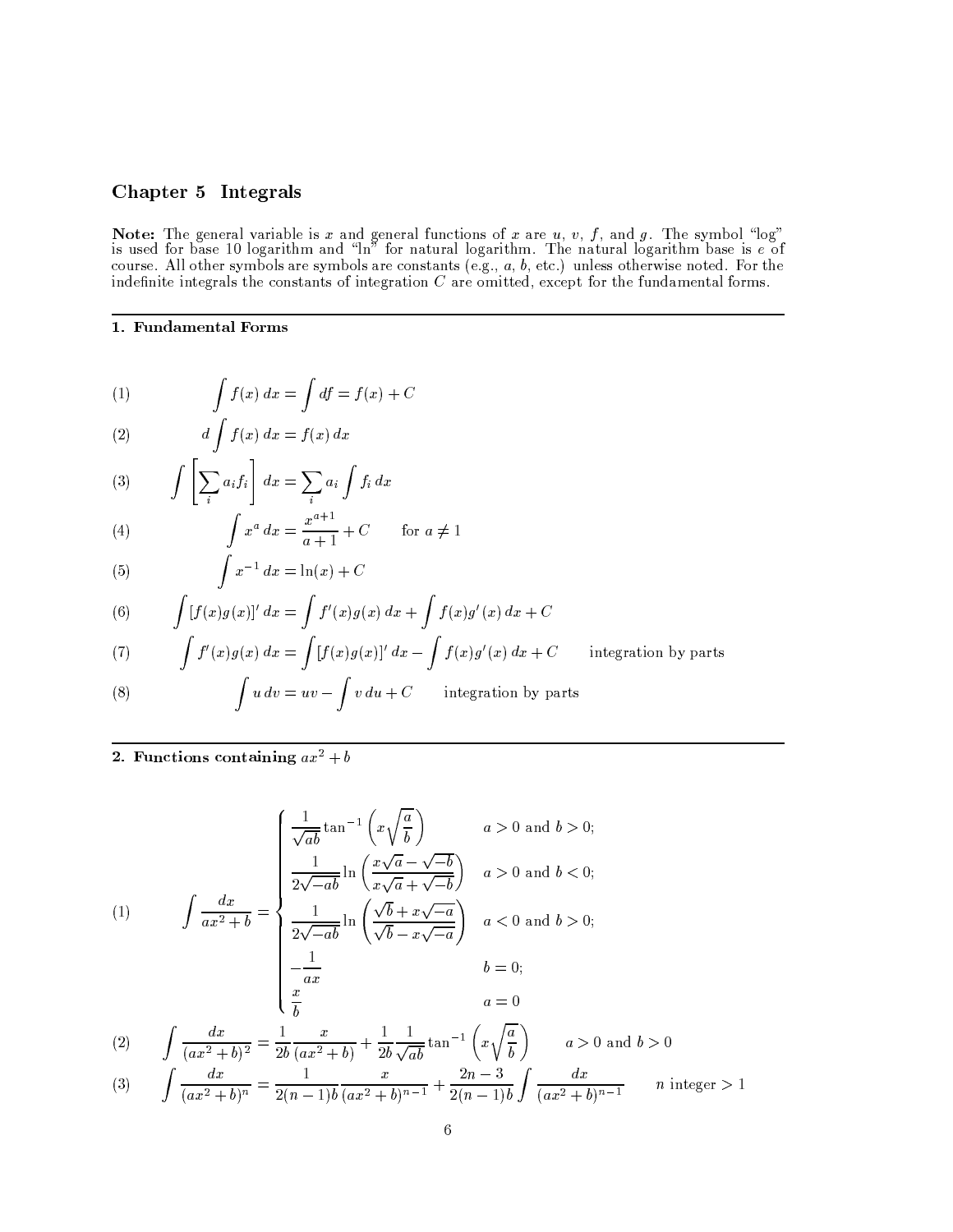(4) 
$$
\int \frac{dx}{\sqrt{ax^2 + b}} = \frac{1}{\sqrt{a}} \ln \left( x \sqrt{a} + \sqrt{ax^2 + b} \right) \qquad a < 0
$$

$$
(5) \qquad \int \frac{dx}{\sqrt{ax^2 + b}} = \frac{1}{\sqrt{-a}} \sin^{-1} \left( x \sqrt{-\frac{a}{b}} \right) = -\frac{1}{\sqrt{-a}} \cos^{-1} \left( x \sqrt{-\frac{a}{b}} \right) \qquad a < 0
$$

(6) 
$$
\int \frac{dx}{(ax^2 + b)^{3/2}} = \frac{c}{b\sqrt{ax^2 + b}}
$$

# 3. Functions containing  $ax^2 + bx + c$

(1) 
$$
\int \frac{dx}{(ax^2 + bx + c)^{3/2}} = -\frac{2(2ax + b)}{(b^2 - 4ac)\sqrt{ax^2 + bx + c}}
$$

4. Functions containing  $sin(ax)$ 

(1) 
$$
\int \sin^2(ax) dx = \frac{x}{2} - \frac{\sin(2ax)}{4a}
$$

(2) 
$$
\int \sin^3(ax) \, dx = -\frac{1}{a} \cos(ax) + \frac{1}{3a} \cos^3(ax)
$$

(3) 
$$
\int \sin^5(ax) dx = -\frac{1}{5a} \sin^4(ax) \cos(ax) + \frac{4}{15a} \cos^3(ax) - \frac{4}{5a} \cos(ax)
$$

(4) 
$$
\int \sin^{n}(ax) dx = -\frac{1}{na} \sin^{n-1}(ax) \cos(ax) \frac{n-1}{n} \int \sin^{n-2}(ax) dx
$$

(5) 
$$
\int \sin(ax)\sin(bx) dx = \frac{\sin[(a-b)x]}{2(a-b)} - \frac{\sin[(a+b)x]}{2(a+b)} \qquad |a| \neq |b|
$$

### 5. Inverse Trigonometric Functions

(1) 
$$
\int \sin^{-1}(ax) dx = x \sin^{-1}(ax) + \frac{1}{a} \sqrt{1 - a^2 x^2}
$$

(2) 
$$
\int \cos^{-1}(ax) dx = x \cos^{-1}(ax) - \frac{1}{a} \sqrt{1 - a^2 x^2}
$$

### 6. Algebraic and Trigonometric Functions

(1) 
$$
\int x \sin(ax) dx = \frac{1}{a^2} \sin(ax) - \frac{x}{a} \cos(ax)
$$

(2) 
$$
\int x^2 \sin(ax) \, dx = -\frac{x^2}{a} \cos(ax) + \frac{2x}{a^2} \sin(ax) + \frac{2}{a^3} \cos(ax)
$$

(3) 
$$
\int x \cos(ax) dx = \frac{1}{a^2} \cos(ax) + \frac{x}{a} \sin(ax)
$$

(4) 
$$
\int x^2 \cos(ax) \, dx = \frac{x^2}{a} \sin(ax) + \frac{2x}{a^2} \cos(ax) - \frac{2}{a^3} \sin(ax)
$$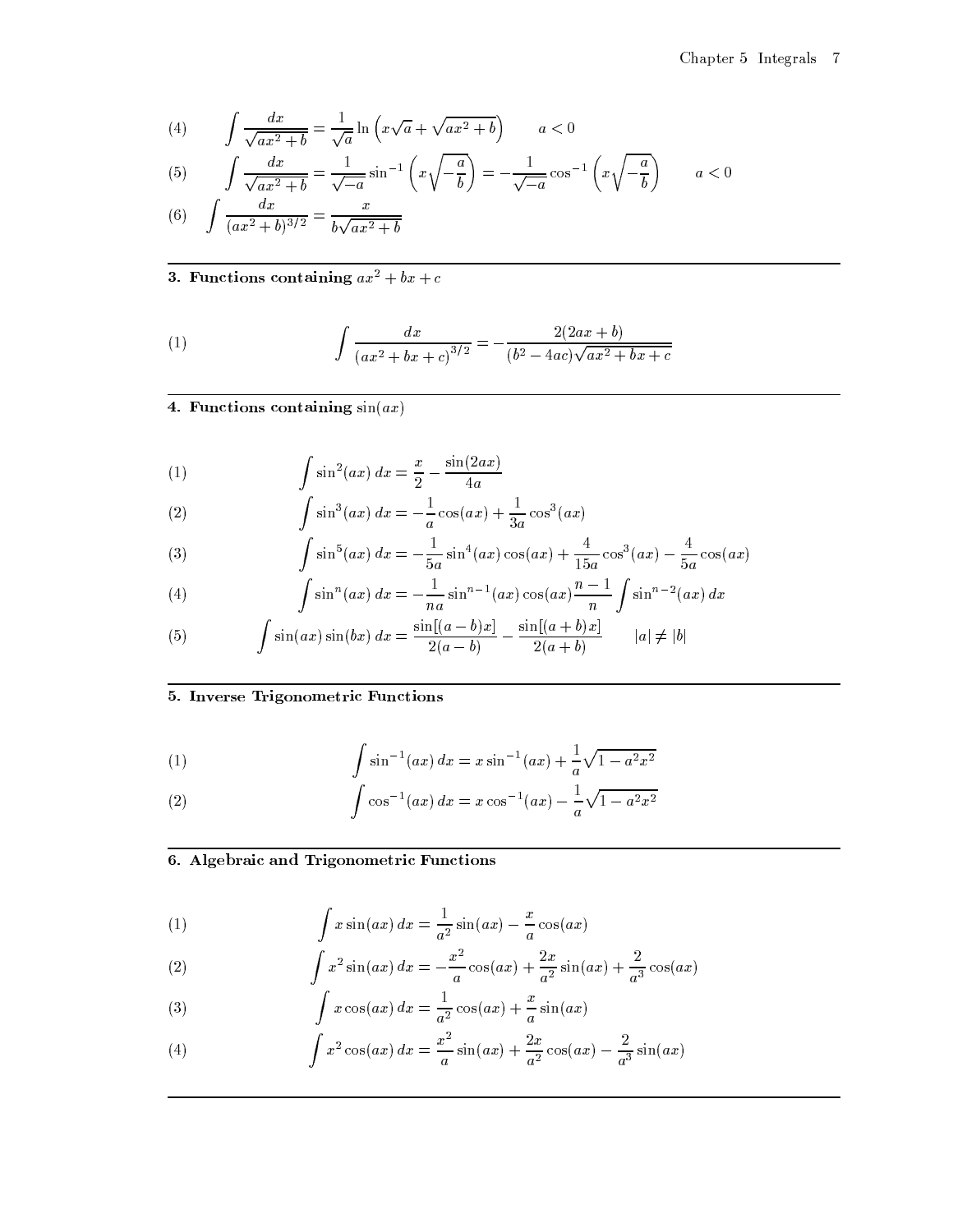#### 7. Gaussian Function and Integrals

(1)  
\n
$$
G(x) = \frac{1}{\sigma\sqrt{2\pi}} \exp\left[-\frac{(x-\mu)^2}{2\sigma^2}\right]
$$
 standard form  
\n(2)  
\n
$$
\int_{-\infty}^{\infty} e^{-\lambda x^2} dx = \sqrt{\frac{\pi}{\lambda}}
$$

$$
(2) \t\t \t\t \t\t \int_{-\infty}^{\infty}
$$

(3) 
$$
\int_{-\infty}^{\infty} x e^{-\lambda x^2} dx = \lambda^{-1}
$$

(4) 
$$
\int_{-\infty}^{\infty} x^2 e^{-\lambda x^2} dx = \frac{\sqrt{\pi}}{2} \frac{1}{\lambda^{3/2}}
$$

(5) 
$$
\int_{-\infty}^{\infty} x^3 e^{-\lambda x^2} dx = \lambda^{-2}
$$

(6) 
$$
\int_{-\infty}^{\infty} x^4 e^{-\lambda x^2} dx = \frac{3}{4} \frac{\sqrt{\pi}}{\lambda^{3/2}}
$$

(7) 
$$
\int_{-\infty}^{\infty} x^5 e^{-\lambda x^2} dx = 2\lambda^{-3}
$$

(8) 
$$
\int_0^\infty x^y e^{-\lambda x^2} dx = \frac{1}{2} \frac{[(y-1)/2]!}{\lambda^{(y+1)/2}}
$$

(9) 
$$
\int_{-\infty}^{\infty} x^y e^{-\lambda x^2} dx = \begin{cases} \frac{\sqrt{(\lambda y + 1)/2}}{\lambda (y + 1)/2} \\ 0 \\ \text{undefined} \end{cases}
$$

for  $y$  not an odd negative integer

 $\int \frac{[(y-1)/2]!}{(x+1)/2}$ , for y an even integer;

for  $y$  an odd positive integer; for  $y$  an odd negative integer; for  $y$  non-integer

(10) 
$$
I_n = \int_0^\infty x^n e^{-\lambda x^2} dx = \lambda^{-(n+1)/2} \left(\frac{1}{2}\right) \left[ \left(\frac{n-1}{2}\right)! \right]
$$

$$
I_1 = \lambda^{-1} \left(\frac{1}{2}\right)
$$

$$
I_3 = \lambda^{-2} \left(\frac{1}{2}\right)
$$

$$
(13) \t I_5 = \lambda^{-3}
$$

 $I_7 = 3\lambda^{-4}$  $(14)$ 

#### 8. Factorial Functions and Integrals

$$
(1) \t z! = \int_0^\infty e^{-t} t^z dt
$$

 $z! = \int_0^{\infty} e^{-t} t^z dt$ <br>  $z! = z(z-1)!$  for z not a negative integer nor 0<br>  $(z+1)!$  $(2)$ 

(3) 
$$
z! = \frac{(z+1)!}{z+1}
$$
 for z not a negative integer

(4) 
$$
n! = n(n-1)(n-2)... 1
$$
 for *n* a non-zero positive integer

(5) 
$$
1! = 1
$$
,  $2! = 2$ ,  $3! = 6$ ,  $4! = 24$ ,  $5! = 120$ ,  $6! = 720$   $7! = 5040$   
(6)  $0! = 1$   $\left(-\frac{1}{2}\right)! = \sqrt{\pi}$ 

(7) 
$$
\left(\frac{1}{2}\right)! = \frac{\sqrt{\pi}}{2}
$$
,  $\left(\frac{3}{2}\right)! = \frac{3\sqrt{\pi}}{4}$ ,  $\left(\frac{5}{2}\right)! = \frac{15\sqrt{\pi}}{8}$ ,  $\left(\frac{7}{2}\right)! = \frac{105\sqrt{\pi}}{16}$ ,